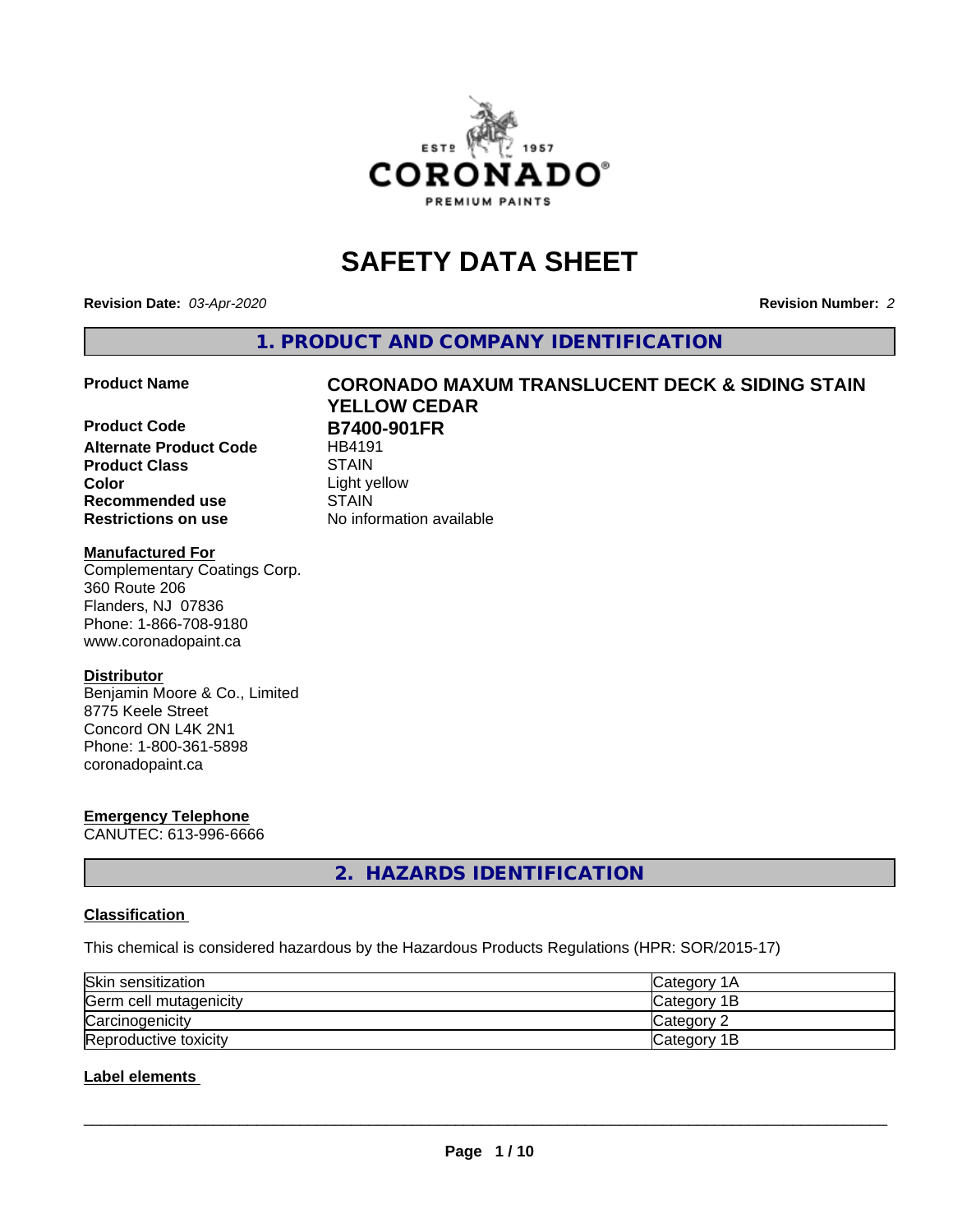### **Danger**

#### **Hazard statements**

May cause an allergic skin reaction May cause genetic defects Suspected of causing cancer May damage fertility or the unborn child



**Appearance** liquid **CODO** *Appearance liquid* **Odor** *CODO CODO* **<b>***CODO CODO CODO CODO CODO* 

#### **Precautionary Statements - Prevention**

Obtain special instructions before use Do not handle until all safety precautions have been read and understood Use personal protective equipment as required Avoid breathing dust/fume/gas/mist/vapors/spray Contaminated work clothing should not be allowed out of the workplace Wear protective gloves

#### **Precautionary Statements - Response**

IF exposed or concerned: Get medical advice/attention **Skin** IF ON SKIN: Wash with plenty of soap and water If skin irritation or rash occurs: Get medical advice/attention Wash contaminated clothing before reuse

#### **Precautionary Statements - Storage**

Store locked up

#### **Precautionary Statements - Disposal**

Dispose of contents/container to an approved waste disposal plant

#### **Other information**

No information available

| <b>Chemical name</b> | <b>CAS No.</b> | Weight-% | Hazardous Material<br>Information Review Act Idate exemption granted<br>registry number<br>(HMIRA registry #) | Date HMIRA filed and<br>(if applicable) |
|----------------------|----------------|----------|---------------------------------------------------------------------------------------------------------------|-----------------------------------------|
| Propylene glycol     | $57 - 55 - 6$  | $-5%$    |                                                                                                               |                                         |

# **3. COMPOSITION INFORMATION ON COMPONENTS**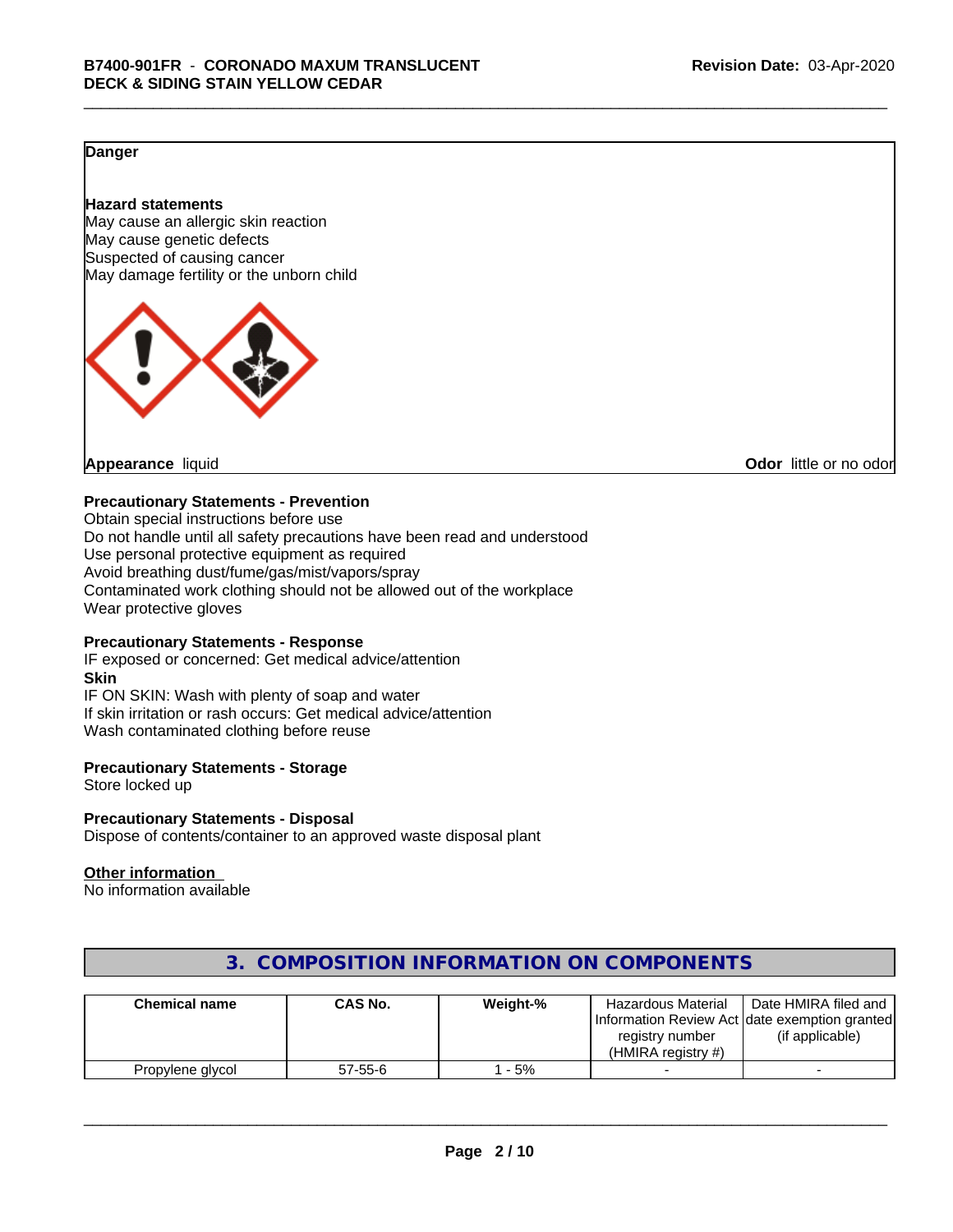#### \_\_\_\_\_\_\_\_\_\_\_\_\_\_\_\_\_\_\_\_\_\_\_\_\_\_\_\_\_\_\_\_\_\_\_\_\_\_\_\_\_\_\_\_\_\_\_\_\_\_\_\_\_\_\_\_\_\_\_\_\_\_\_\_\_\_\_\_\_\_\_\_\_\_\_\_\_\_\_\_\_\_\_\_\_\_\_\_\_\_\_\_\_ **B7400-901FR** - **CORONADO MAXUM TRANSLUCENT DECK & SIDING STAIN YELLOW CEDAR**

| Poly(oxy-1,2-ethanediyl),<br>.alpha.-[3-[3-(2H-benzotriazol-2-<br> yl)-5-(1,1-dimethylethyl)-4-hydro <br>xyphenyl]-1-oxopropyl]-.omega.-<br>hydroxy-                                                                            | 104810-48-2 | $0.1 - 0.25\%$ |  |
|---------------------------------------------------------------------------------------------------------------------------------------------------------------------------------------------------------------------------------|-------------|----------------|--|
| Decanedioic acid,<br>$bis(1,2,2,6,6-pentamentlyl-4-pip)$<br>eridinyl) ester                                                                                                                                                     | 41556-26-7  | $0.1 - 0.25%$  |  |
| Carbamic acid,<br>1H-benzimidazol-2-yl-, methyl<br>ester                                                                                                                                                                        | 10605-21-7  | $0.1 - 0.25%$  |  |
| Poly(oxy-1,2-ethanediyl),<br>.alpha.-[3-[3-(2H-benzotriazol-2-<br>yl)-5-(1,1-dimethylethyl)-4-hydro<br>xyphenyl]-1-oxopropyl]-.omega.-<br>[3-[3-(2H-benzotriazol-2-yl)-5-(1,<br>1-dimethylethyl)-4-hydroxyphen<br>yll-1-oxoprop | 104810-47-1 | $0.1 - 0.25\%$ |  |
| Cobalt neodecanoate                                                                                                                                                                                                             | 27253-31-2  | $0.1 - 0.25%$  |  |

\*The exact percentage (concentration) of composition has been withheld as a trade secret

# **4. FIRST AID MEASURES**

| <b>General Advice</b>                  | If symptoms persist, call a physician. Show this safety data<br>sheet to the doctor in attendance.                                                                                                                                     |
|----------------------------------------|----------------------------------------------------------------------------------------------------------------------------------------------------------------------------------------------------------------------------------------|
| <b>Eye Contact</b>                     | Rinse thoroughly with plenty of water for at least 15<br>minutes and consult a physician.                                                                                                                                              |
| <b>Skin Contact</b>                    | Wash off immediately with soap and plenty of water while<br>removing all contaminated clothes and shoes. If skin<br>irritation persists, call a physician. Wash clothing before<br>reuse. Destroy contaminated articles such as shoes. |
| <b>Inhalation</b>                      | Move to fresh air. If symptoms persist, call a physician.                                                                                                                                                                              |
| Ingestion                              | Clean mouth with water and afterwards drink plenty of<br>water. Consult a physician if necessary.                                                                                                                                      |
| <b>Most Important Symptoms/Effects</b> | May cause allergic skin reaction.                                                                                                                                                                                                      |
| <b>Notes To Physician</b>              | Treat symptomatically.                                                                                                                                                                                                                 |
|                                        |                                                                                                                                                                                                                                        |

**5. FIRE-FIGHTING MEASURES**

| <b>Suitable Extinguishing Media</b>                   | Use extinguishing measures that are appropriate to local<br>circumstances and the surrounding environment.                                   |
|-------------------------------------------------------|----------------------------------------------------------------------------------------------------------------------------------------------|
| Protective equipment and precautions for firefighters | As in any fire, wear self-contained breathing apparatus<br>pressure-demand, MSHA/NIOSH (approved or equivalent)<br>and full protective gear. |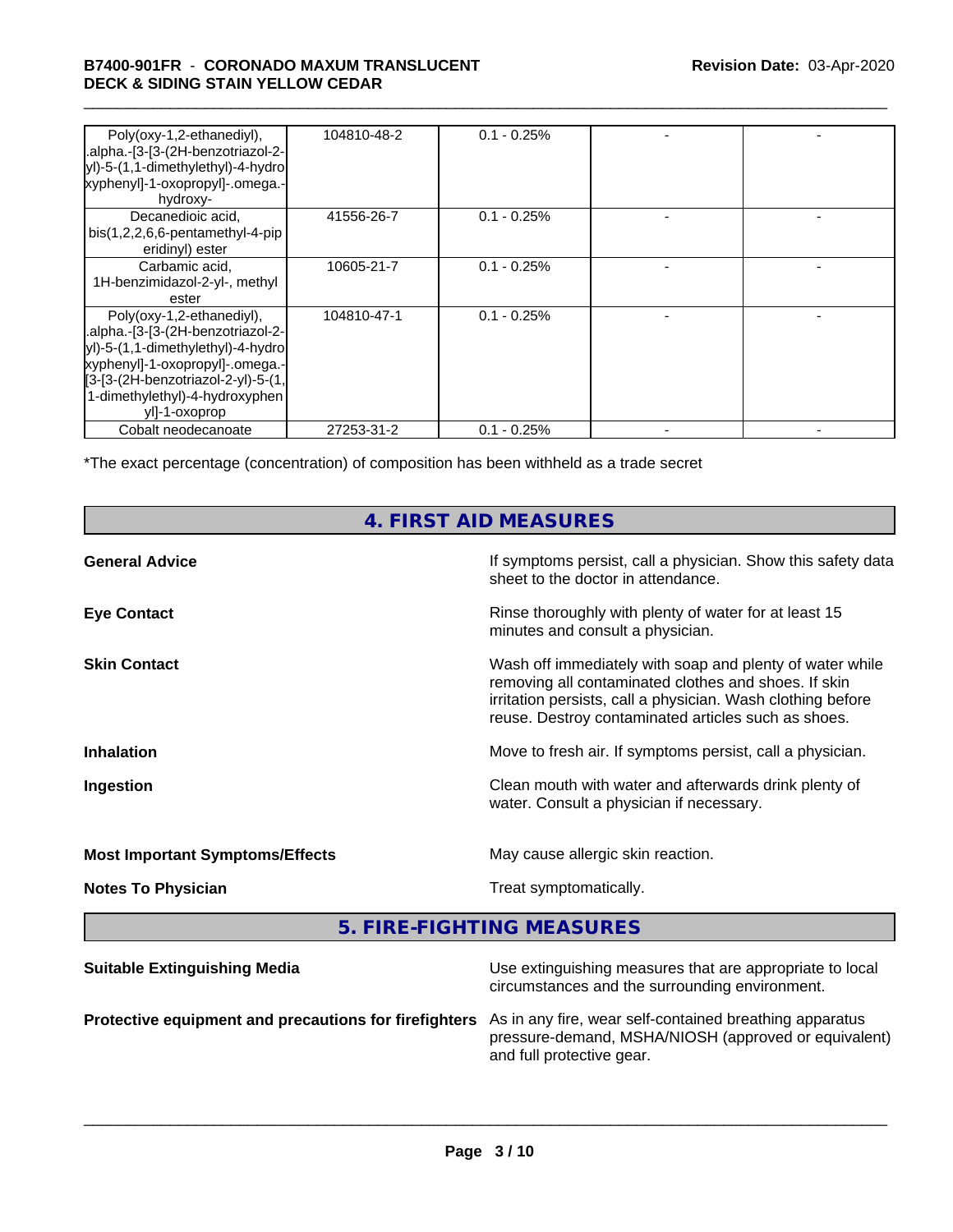| <b>Specific Hazards Arising From The Chemical</b>                                | Closed containers may rupture if exposed to fire or<br>extreme heat. |
|----------------------------------------------------------------------------------|----------------------------------------------------------------------|
| Sensitivity to mechanical impact                                                 | No.                                                                  |
| Sensitivity to static discharge                                                  | No.                                                                  |
| <b>Flash Point Data</b><br>Flash point (°F)<br>Flash Point (°C)<br><b>Method</b> | Not applicable<br>Not applicable<br>Not applicable                   |
| <b>Flammability Limits In Air</b>                                                |                                                                      |
| Lower flammability limit:<br><b>Upper flammability limit:</b>                    | Not applicable<br>Not applicable                                     |
| <b>NFPA</b><br>Health: 2<br>Flammability: 0                                      | <b>Instability: 0</b><br><b>Special: Not Applicable</b>              |
| <b>NFPA Legend</b><br>$0$ Not Horordoug                                          |                                                                      |

- 0 Not Hazardous
- 1 Slightly
- 2 Moderate
- 3 High
- 4 Severe

*The ratings assigned are only suggested ratings, the contractor/employer has ultimate responsibilities for NFPA ratings where this system is used.*

*Additional information regarding the NFPA rating system is available from the National Fire Protection Agency (NFPA) at www.nfpa.org.*

# **6. ACCIDENTAL RELEASE MEASURES**

| <b>Personal Precautions</b>      | Avoid contact with skin, eyes and clothing. Ensure<br>adequate ventilation.                          |  |
|----------------------------------|------------------------------------------------------------------------------------------------------|--|
| <b>Other Information</b>         | Prevent further leakage or spillage if safe to do so.                                                |  |
| <b>Environmental precautions</b> | See Section 12 for additional Ecological Information.                                                |  |
| <b>Methods for Cleaning Up</b>   | Soak up with inert absorbent material. Sweep up and<br>shovel into suitable containers for disposal. |  |

#### **7. HANDLING AND STORAGE**

| <b>Handling</b>               | Avoid contact with skin, eyes and clothing. Avoid breathing<br>vapors, spray mists or sanding dust. In case of insufficient<br>ventilation, wear suitable respiratory equipment. |  |
|-------------------------------|----------------------------------------------------------------------------------------------------------------------------------------------------------------------------------|--|
| <b>Storage</b>                | Keep container tightly closed. Keep out of the reach of<br>children.                                                                                                             |  |
| <b>Incompatible Materials</b> | No information available                                                                                                                                                         |  |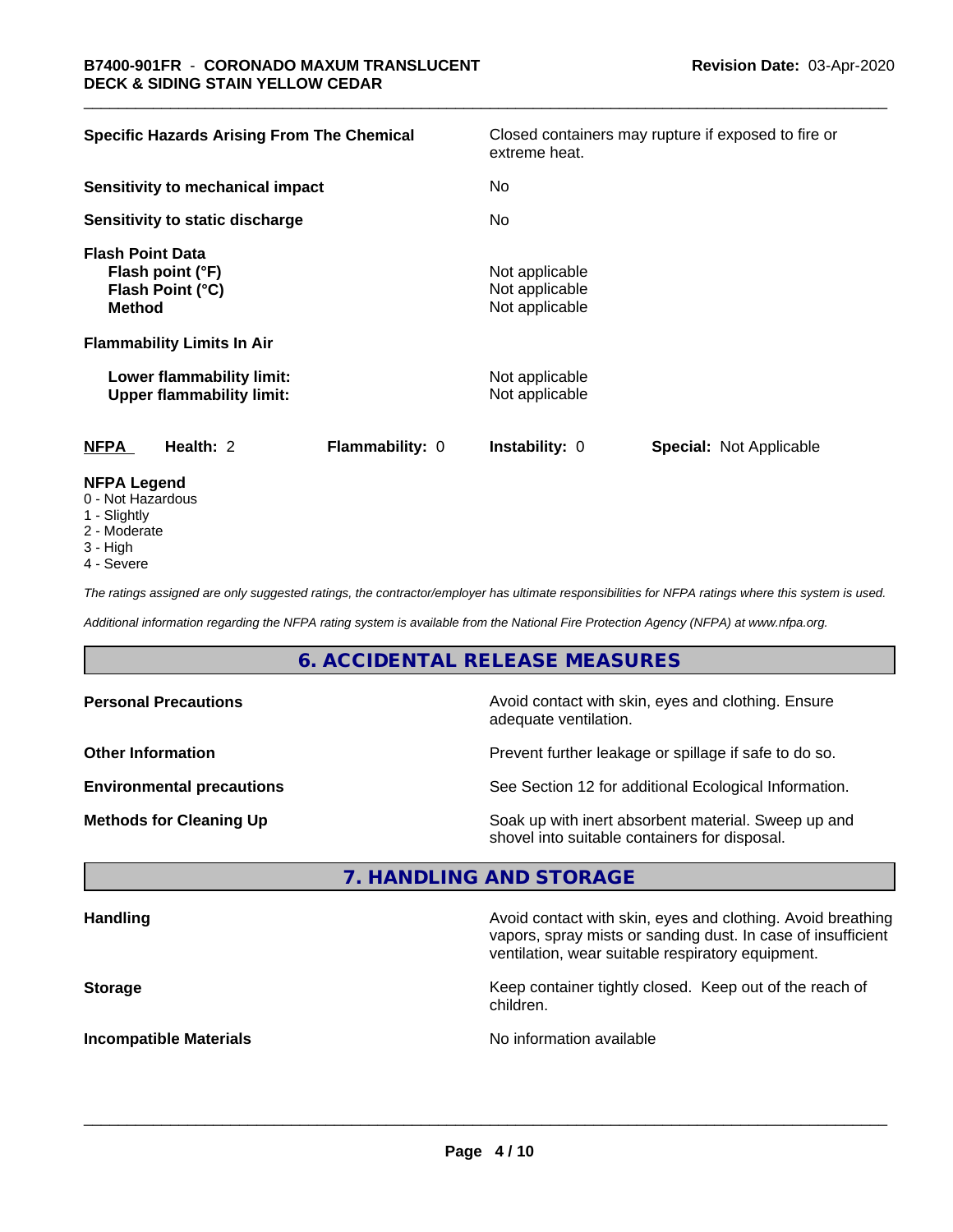# **8. EXPOSURE CONTROLS/PERSONAL PROTECTION**

#### **Exposure Limits**

| <b>Chemical name</b> | <b>ACGIH TLV</b> | Alberta | <b>British Columbia</b> | Ontario                        | Quebec |
|----------------------|------------------|---------|-------------------------|--------------------------------|--------|
| Propylene glycol     | N/E              | N/E     | N/E                     | 10 mg/m $3$ - TWA              | N/E    |
|                      |                  |         |                         | 50 ppm - TWA                   |        |
|                      |                  |         |                         | TWA<br>155 mg/m <sup>3</sup> - |        |

#### **Legend**

ACGIH - American Conference of Governmental Industrial Hygienists Alberta - Alberta Occupational Exposure Limits British Columbia - British Columbia Occupational Exposure Limits Ontario - Ontario Occupational Exposure Limits Quebec - Quebec Occupational Exposure Limits N/E - Not established

#### **Personal Protective Equipment**

**Engineering Measures Ensure** Ensure adequate ventilation, especially in confined areas.

**Eye/Face Protection Safety glasses with side-shields.** 

**Skin Protection Protection Protective gloves and impervious clothing. Respiratory Protection Exercise 2018** Use only with adequate ventilation. In operations where exposure limits are exceeded, use a NIOSH approved respirator that has been selected by a technically qualified person for the specific work conditions. When spraying the product or applying in confined areas, wear a NIOSH approved respirator specified for paint spray or organic vapors.

**Hygiene Measures Avoid contact with skin, eyes and clothing. Remove and Avoid contact with skin, eyes and clothing. Remove and Avoid contact with skin, eyes and clothing. Remove and** wash contaminated clothing before re-use. Wash thoroughly after handling.

### **9. PHYSICAL AND CHEMICAL PROPERTIES**

| Appearance                        | liquid                   |
|-----------------------------------|--------------------------|
| Odor                              | little or no odor        |
| <b>Odor Threshold</b>             | No information available |
| Density (Ibs/gal)                 | $8.55 - 8.65$            |
| <b>Specific Gravity</b>           | $1.02 - 1.04$            |
| рH                                | No information available |
| <b>Viscosity (cps)</b>            | No information available |
| Solubility(ies)                   | No information available |
| <b>Water solubility</b>           | No information available |
| <b>Evaporation Rate</b>           | No information available |
| Vapor pressure                    | No information available |
| Vapor density                     | No information available |
| Wt. % Solids                      | $20 - 30$                |
| Vol. % Solids                     | $15 - 25$                |
| Wt. % Volatiles                   | $70 - 80$                |
| Vol. % Volatiles                  | 75 - 85                  |
| <b>VOC Regulatory Limit (g/L)</b> | < 250                    |
| <b>Boiling Point (°F)</b>         | 212                      |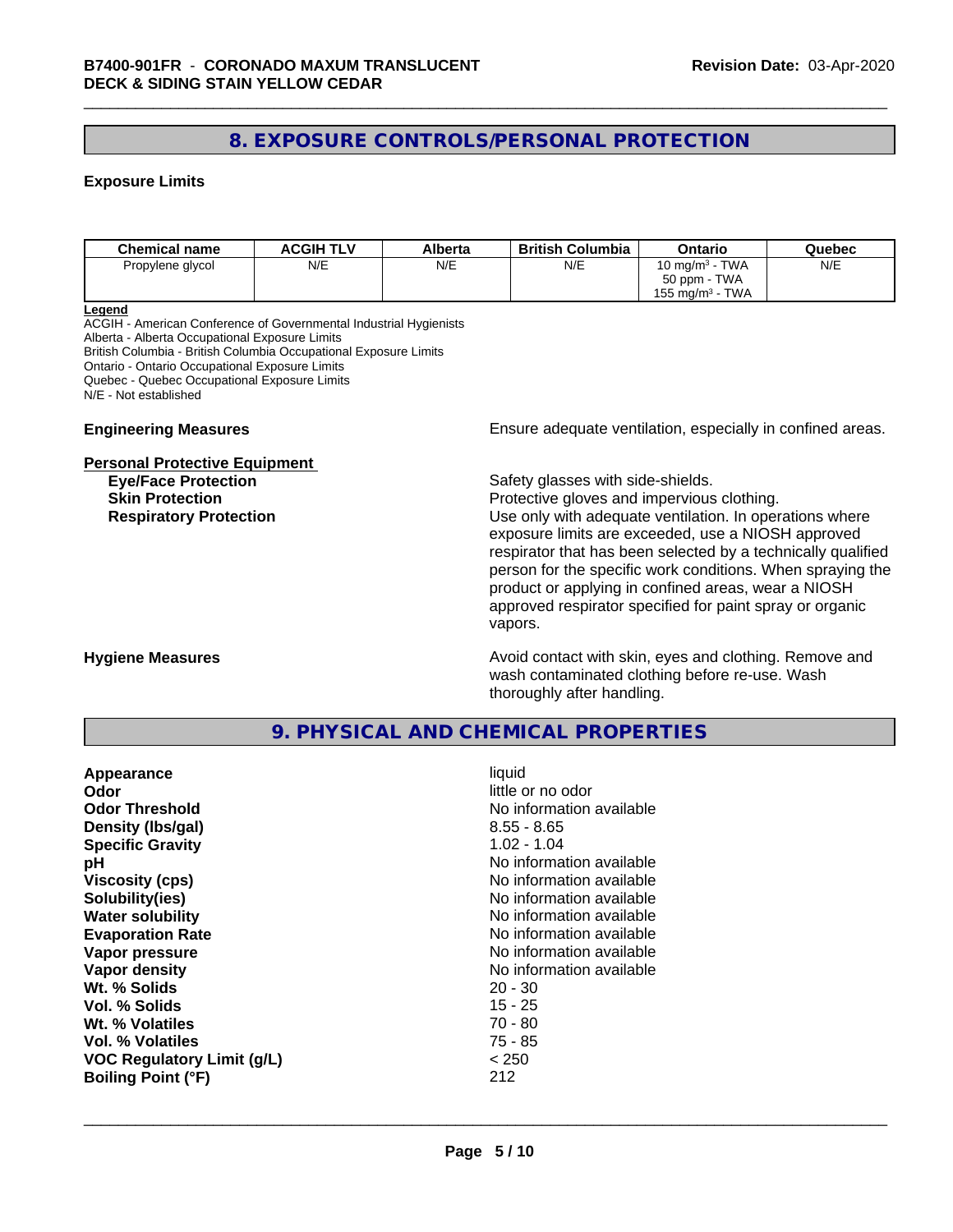| <b>Boiling Point (°C)</b>            | 100                      |
|--------------------------------------|--------------------------|
| Freezing point (°F)                  | 32                       |
| <b>Freezing Point (°C)</b>           | 0                        |
| Flash point (°F)                     | Not applicable           |
| Flash Point (°C)                     | Not applicable           |
| <b>Method</b>                        | Not applicable           |
| Flammability (solid, gas)            | Not applicable           |
| <b>Upper flammability limit:</b>     | Not applicable           |
| Lower flammability limit:            | Not applicable           |
| <b>Autoignition Temperature (°F)</b> | No information available |
| <b>Autoignition Temperature (°C)</b> | No information available |
| Decomposition Temperature (°F)       | No information available |
| Decomposition Temperature (°C)       | No information available |
| <b>Partition coefficient</b>         | No information available |

#### **10. STABILITY AND REACTIVITY**

| <b>Reactivity</b> |  |
|-------------------|--|
|                   |  |

**Hazardous Decomposition Products** None under normal use.

**Not Applicable** 

**Chemical Stability Stable under normal conditions.** 

**Conditions to avoid Prevent from freezing.** 

**Incompatible Materials No materials** No materials to be especially mentioned.

**Possibility of hazardous reactions** None under normal conditions of use.

# **11. TOXICOLOGICAL INFORMATION**

# **Product Information Information on likely routes of exposure Principal Routes of Exposure Exposure** Eye contact, skin contact and inhalation. **Acute Toxicity Product Information Information No information available <u>Symptoms related to the physical, chemical and toxicological characteristics</u> Symptoms** No information available **Delayed and immediate effects as well as chronic effects from short and long-term exposure Eye contact Exercise Solution** May cause slight irritation **Skin contact** Substance may cause slight skin irritation. Prolonged or repeated contact may dry skin and cause irritation. **Inhalation** May cause irritation of respiratory tract. **Ingestion Ingestion Ingestion Ingestion Ingestion Ingestion Ingestion Ingestion Ingestion Ingestion** vomiting and diarrhea. **Sensitization** May cause an allergic skin reaction.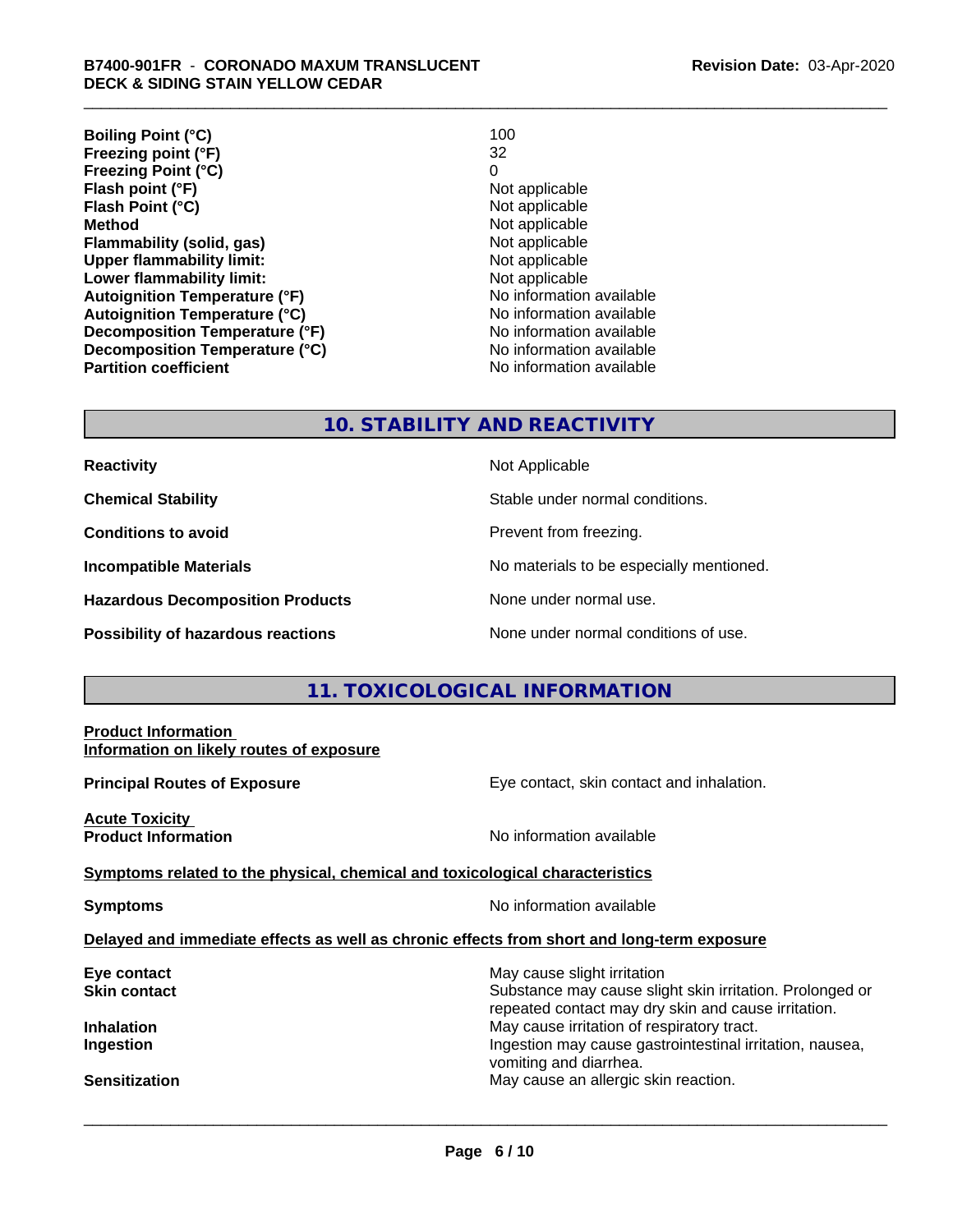| <b>Neurological Effects</b>     | No information available.                 |
|---------------------------------|-------------------------------------------|
| <b>Mutagenic Effects</b>        | Suspected of causing genetic defects.     |
| <b>Reproductive Effects</b>     | May damage fertility or the unborn child. |
| <b>Developmental Effects</b>    | No information available.                 |
| <b>Target organ effects</b>     | No information available.                 |
| <b>STOT - single exposure</b>   | No information available.                 |
| <b>STOT - repeated exposure</b> | No information available.                 |
| Other adverse effects           | No information available.                 |
| <b>Aspiration Hazard</b>        | No information available.                 |

#### **Numerical measures of toxicity**

#### **The following values are calculated based on chapter 3.1 of the GHS document**

| <b>ATEmix (oral)</b>   | 669247 mg/kg |
|------------------------|--------------|
| <b>ATEmix (dermal)</b> | 696017 mg/kg |

#### **Component Information**

| Chemical name                        | Oral LD50            | Dermal LD50                     | <b>Inhalation LC50</b> |
|--------------------------------------|----------------------|---------------------------------|------------------------|
| Propylene glycol                     | $= 20$ g/kg (Rat)    | $= 20800$ mg/kg (Rabbit)        |                        |
| $57 - 55 - 6$                        |                      |                                 |                        |
| Decanedioic acid,                    | $= 2615$ mg/kg (Rat) |                                 |                        |
| bis(1,2,2,6,6-pentamethyl-4-piperidi |                      |                                 |                        |
| nyl) ester                           |                      |                                 |                        |
| 41556-26-7                           |                      |                                 |                        |
| Carbamic acid,                       | $>$ 5050 mg/kg (Rat) | > 10000 mg/kg (Rabbit) = 2 g/kg |                        |
| 1H-benzimidazol-2-yl-, methyl ester  | $= 6400$ mg/kg (Rat) | $Rat$ = 8500 mg/kg (Rabbit)     |                        |
| 10605-21-7                           |                      |                                 |                        |
| Cobalt neodecanoate                  |                      | 2500 mg/kg                      |                        |
| 27253-31-2                           |                      |                                 |                        |

#### **Chronic Toxicity**

#### **Carcinogenicity**

*The information below indicateswhether each agency has listed any ingredient as a carcinogen:.*

| Chemical<br>name    | <b>IARC</b>                     | <b>NTP</b>                   |
|---------------------|---------------------------------|------------------------------|
|                     | 2B<br>Possible Human Carcinogen | Reasonably Anticipated Human |
| Cobalt neodecanoate |                                 | Carcinoder                   |

• Cobalt and cobalt compounds are listed as possible human carcinogens by IARC (2B). However, there is inadequate evidence of the carcinogenicity of cobalt and cobalt compounds in humans.

#### **Legend**

IARC - International Agency for Research on Cancer NTP - National Toxicity Program OSHA - Occupational Safety & Health Administration

**12. ECOLOGICAL INFORMATION**

# **Ecotoxicity Effects**

The environmental impact of this product has not been fully investigated.

#### **Product Information**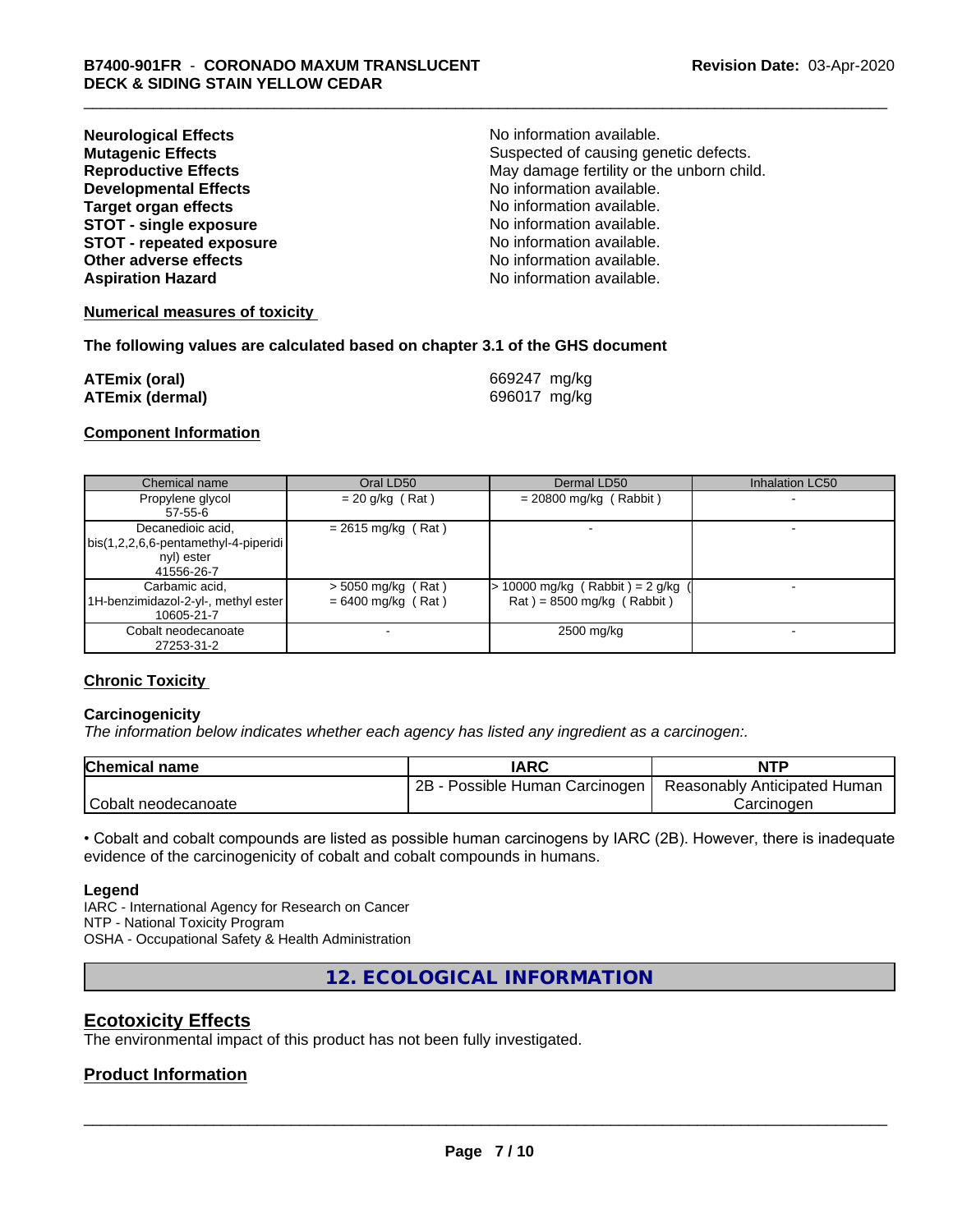#### **Acute Toxicity to Fish** No information available

# **Acute Toxicity to Aquatic Invertebrates**

No information available

#### **Acute Toxicity to Aquatic Plants**

No information available

#### **Persistence / Degradability**

No information available.

#### **Bioaccumulation**

There is no data for this product.

#### **Mobility in Environmental Media**

No information available.

#### **Ozone**

No information available

### **Component Information**

#### **Acute Toxicity to Fish**

Propylene glycol LC50: 710 mg/L (Fathead Minnow - 96 hr.) Carbamic acid, 1H-benzimidazol-2-yl-, methyl ester LC50: 1.5 mg/L (Rainbow Trout - 96 hr.)

#### **Acute Toxicity to Aquatic Invertebrates**

Propylene glycol EC50: > 10000 mg/L (Daphnia magna - 24 hr.) Carbamic acid, 1H-benzimidazol-2-yl-, methyl ester LC50: 0.22 mg/L (water flea - 48 hr.)

#### **Acute Toxicity to Aquatic Plants**

No information available

**13. DISPOSAL CONSIDERATIONS**

**Waste Disposal Method Dispose of in accordance with federal, state, provincial,** and local regulations. Local requirements may vary, consult your sanitation department or state-designated environmental protection agency for more disposal options.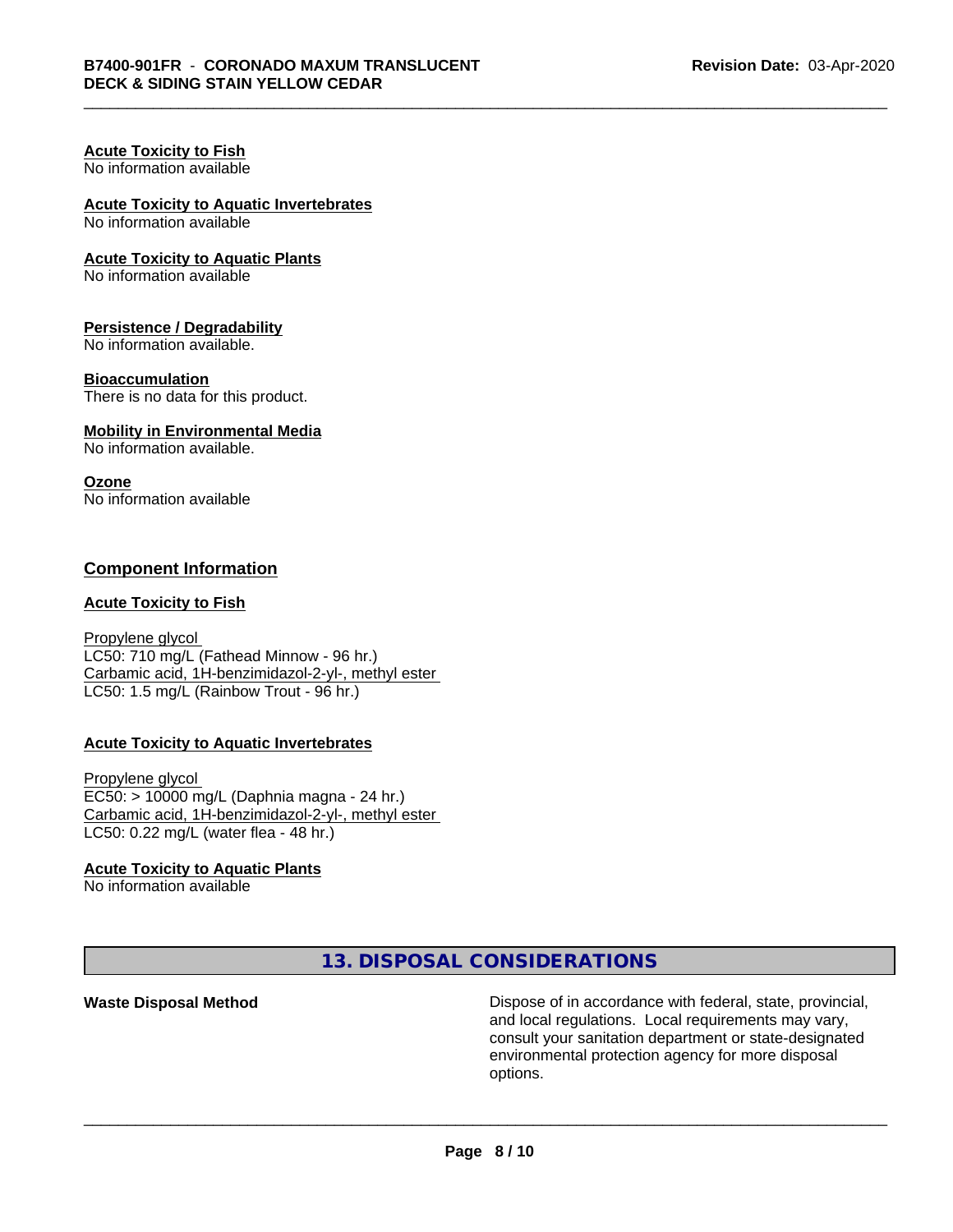### **14. TRANSPORT INFORMATION**

**TDG** Not regulated

**ICAO / IATA** Not regulated

**IMDG / IMO** Not regulated

# **15. REGULATORY INFORMATION**

#### **International Inventories**

| <b>TSCA: United States</b> | Yes - All components are listed or exempt. |
|----------------------------|--------------------------------------------|
| <b>DSL: Canada</b>         | Yes - All components are listed or exempt. |

#### **National Pollutant Release Inventory (NPRI)**

#### **NPRI Parts 1- 4**

This product contains the following Parts 1-4 NPRI chemicals:

*None*

#### **NPRI Part 5**

This product contains the following NPRI Part 5 Chemicals:

*None*

#### **WHMIS Regulatory Status**

This product has been classified in accordance with the hazard criteria of the Hazardous Products Regulations (HPR) and the SDS contains all the information required by the HPR.

**16. OTHER INFORMATION**

**HMIS** - **Health:** 2\* **Flammability:** 0 **Reactivity:** 0 **PPE:** -

## **HMIS Legend**

- 0 Minimal Hazard
- 1 Slight Hazard
- 2 Moderate Hazard
- 3 Serious Hazard
- 4 Severe Hazard
- \* Chronic Hazard
- X Consult your supervisor or S.O.P. for "Special" handling instructions.

*Note: The PPE rating has intentionally been left blank. Choose appropriate PPE that will protect employees from the hazards the material will present under the actual normal conditions of use.*